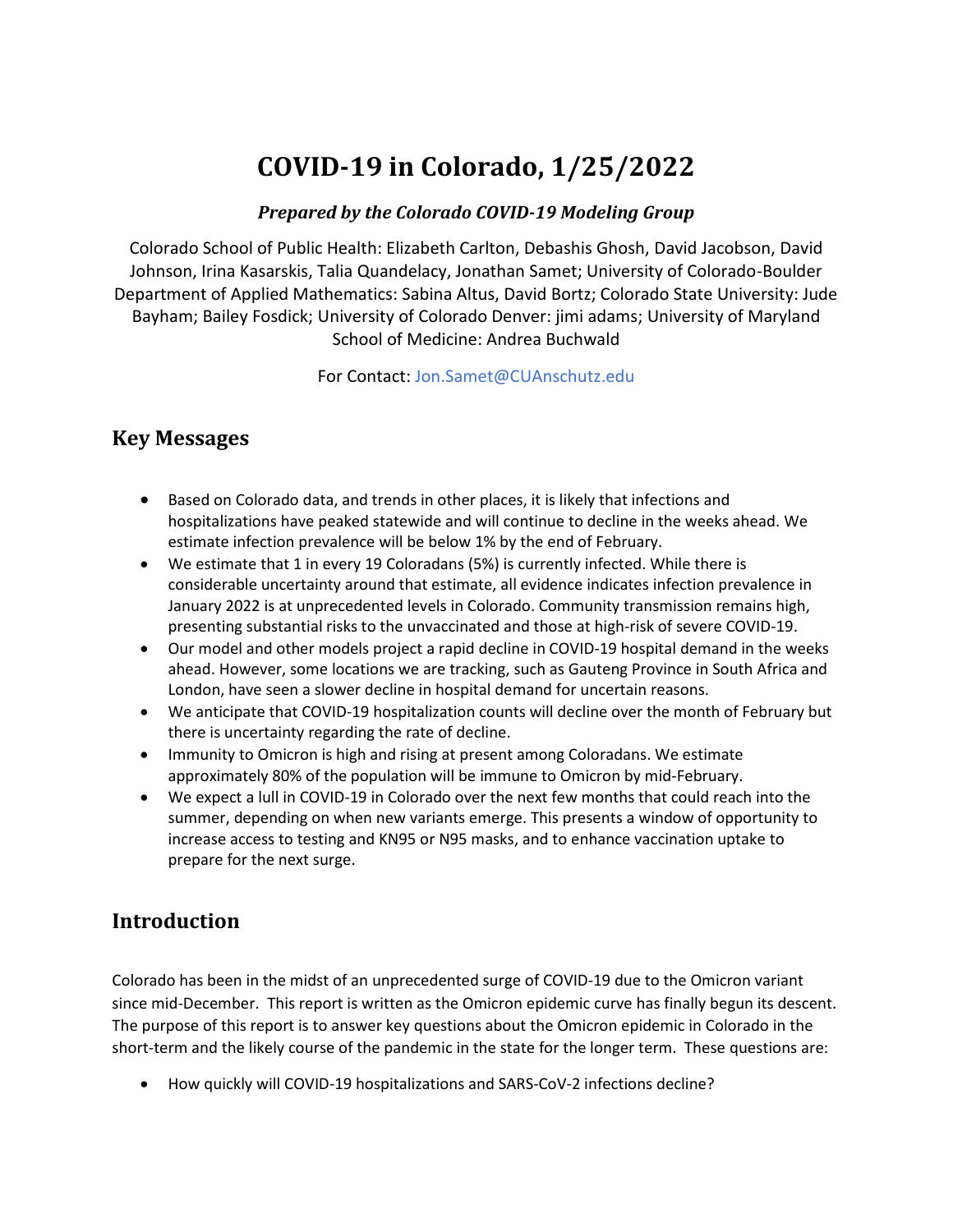- What will happen with COVID-19 hospital demand and infection prevalence over the next 6 to 8 weeks?
- What will happen across the remainder of the winter and into the spring? Have we reached a high enough rate of immunity to end the pandemic in Colorado, at least for now?

To answer these questions, we use COVID-19 hospital, vaccination, and case data and a mathematical model of the epidemic of the virus tailored to Colorado. We also analyze the course of the pandemic in other places in the United States and other countries that began their omicron wave before Colorado. The experience of other locations with omicron can serve as a leading indicator for what may happen in Colorado.

### **Key message 1. The number of people infected with the Omicron variant of SARS-CoV-2 in January 2022 is at unprecedented levels.**

The spread of the highly transmissible Omicron variant in Colorado has led to unprecedented numbers of reported SARS-CoV-2 cases and a very high number of Coloradans being infected in January 2022. **We estimate that 1 in 19 Coloradans (about 5%) are currently infected with SARS-CoV-2 (Figure 1).** There is considerable uncertainty around this estimate of infection prevalence; however, all evidence indicates infection prevalence in January 2022 is at unprecedented levels. For comparison, previous peaks of prevalence were around 2% and during the troughs of infection, the prevalence of infected people was well below 1%. With this high level of infection in Colorado, there is a high risk of encountering someone with SARS-CoV-2. However, that risk will drop week by week (see Key Message 2). We note that infection prevalence varies across the state as some regions have peaked more recently and have higher levels of infection than other regions.



#### Model Estimated Daily SARS-CoV-2 Infection Prevalence in Colorado

Jan 2021 Feb 2021Mar 2021 Apr 2021 May 2021 Jun 2021 Jul 2021 Aug 2021 Sep 2021 Oct 2021 Nov 2021 Dec 2021 Jan 2022 Feb 2022

**Figure 1.** Estimated prevalence of SARS-CoV-2 infection in Colorado from January 2021 to present. The number of infectious individuals is inferred using the SEIRV model and COVID-19 hospitalizations.

Many Coloradans have already been infected with the Omicron variant. **We estimate that Omicron has infected roughly 42% of the Colorado population to date. By late-February, we estimate that this will**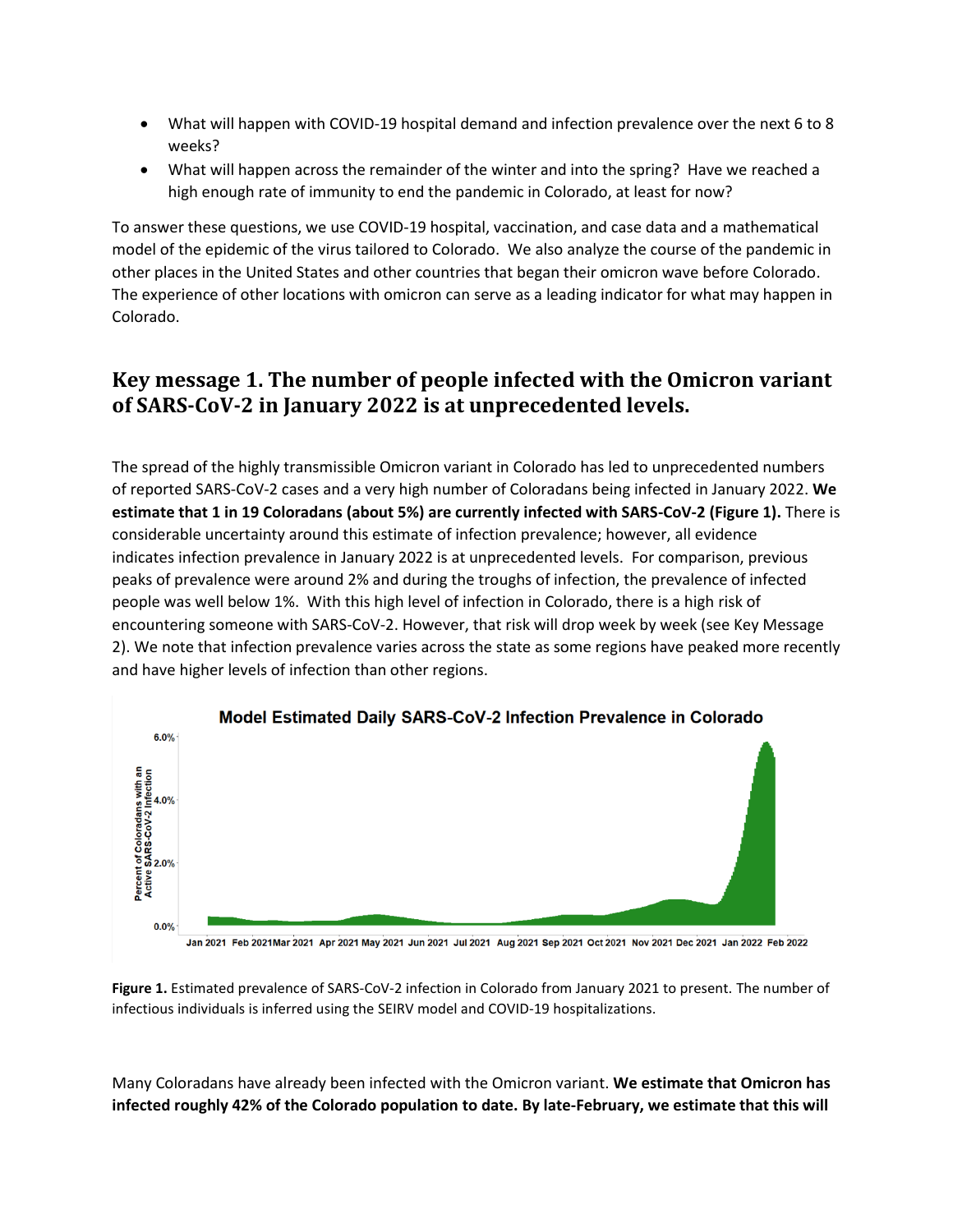**increase to 65%.** This increase of 23% means that a large number of Coloradans may be infected with Omicron in the weeks ahead.

Estimated prevalence and the number of people infected are based on the latest model fit (1/23/2022) and our current, model-based estimates of immune escape and infectiousness of Omicron. These estimates are sensitive to the model assumptions, including assumptions about the probability an infected individual will be symptomatic and require hospital care, which vary by age, and assumptions about the virulence of variants. Estimates of future infections assume we follow the current trajectory, as shown on Figure 2.

## **Key message 2. We estimate that the numbers of new SARS-CoV-2 infections from the Omicron variant and COVID-19 hospital demand will decline in the weeks ahead.**

We estimate that COVID-19 hospital demand and the number of people infected will be much lower by late-February due to high levels of immunity in the population. Infection prevalence should drop below 1% and the daily number of people hospitalized with COVID-19 could be below 500 by the end of February. There is, however, substantial uncertainty with regard to the rate of decline of hospital demand over the course of February. We have used two approaches to estimate the potential rate of decline: 1) simulations using the Colorado model; and 2) examining the trajectories of hospitalizations and cases in other places that are further along in their Omicron epidemics than Colorado.

**Simulations using the Colorado COVID-19 Model.** We used our model to estimate the potential number of people hospitalized with COVID-19 and the prevalence of infections through the end of February. Projected hospital demand and infection prevalence are based on the latest model fit (1/23/2022) and our current, model-based estimates of immune escape and infectiousness of Omicron. Based on recent model simulations and COVID-19 data, we assume that contact rates have decreased in recent weeks (and, correspondingly, transmission control has increased). To account for uncertainties in the weeks ahead, we include projections accounting for a possible relaxation of transmission control in the next two to six weeks. Our projections do not account for the emergence of a novel variant as we cannot predict the severity or timing of its arrival.

In the model simulations, COVID-19 hospital demand and prevalence drop over the month of February such that hospital demand is well below 500 patients hospitalized with COVID-19 and prevalence is below 1% by the end of February (Figure 2). In the scenarios, relaxation of transmission control (due, for example, to increases in population mixing or a more infectious Omicron subvariant) lead to more cumulative hospitalizations and infections, and in the extreme case, a brief increase in prevalence. In all scenarios, the number of people hospitalized with COVID-19 at the end of February could be at the lowest levels observed in 2021. In all scenarios, infection prevalence is projected to be between 0.5 and 1.0% by the end of February. This estimated prevalence is well below current levels and that of the peaks, but well above estimated infection prevalence in summer 2021.

Our model estimates of rapid decline of infection prevalence and hospital demand are consistent with projections from other modeling groups, including th[e COVID Scenario Modeling hub](https://covid19scenariomodelinghub.org/viz.html) and [The Institute](https://covid19.healthdata.org/united-states-of-america/colorado?view=cumulative-deaths&tab=trend)  [of Health Metrics and Evaluation.](https://covid19.healthdata.org/united-states-of-america/colorado?view=cumulative-deaths&tab=trend) However, as we note in the next section, it is possible that hospital demand declines more slowly than our model projects.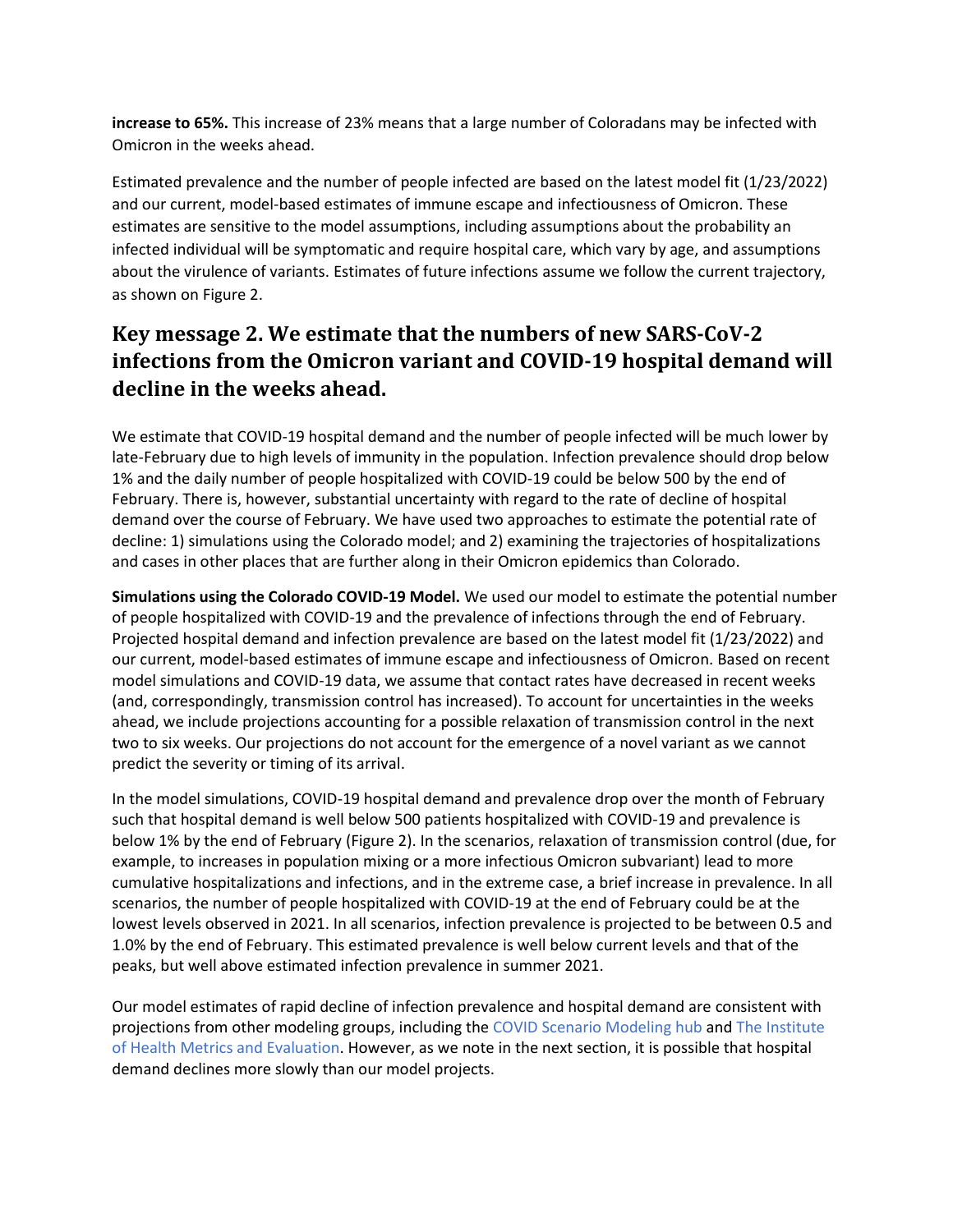

**Figure 2.** Projected daily COVID-19 hospital demand (top) and infection prevalence (bottom) in Colorado through the end of February. Black line shows actual daily COVID-19 hospital demand through 1/23/2022. To account for uncertainties, projections are generated assuming Colorado remains on the current trajectory (blue line), as well as accounting for possible relaxation in transmission control in the next two to six weeks (orange, green, red and purple lines).

**Omicron in other countries and cities.** We have been tracking reported SARS-CoV-2 cases and COVID-19 hospitalizations in selected places where the Omicron epidemic began ahead of that in Colorado. These are places with near real-time reporting so that a continually updated comparison can be made to Colorado. For these comparisons, we identify Day 1 for the start of the Omicron wave in each location as the day that Omicron-driven case growth detectably begins (or deviates from the Delta trajectory). For these comparisons, Day 1 of Colorado's Omicron wave is December 18. We then line up the curves for Colorado and the other places based on the timing of Day 1. When lined up this way, Colorado's Omicron wave is four weeks behind Gauteng Province in South Africa; two to three weeks behind Denmark, London, and the rest of South Africa; one week or less behind New York City, the states of New York and New Jersey, and the rest of the United Kingdom, excluding London.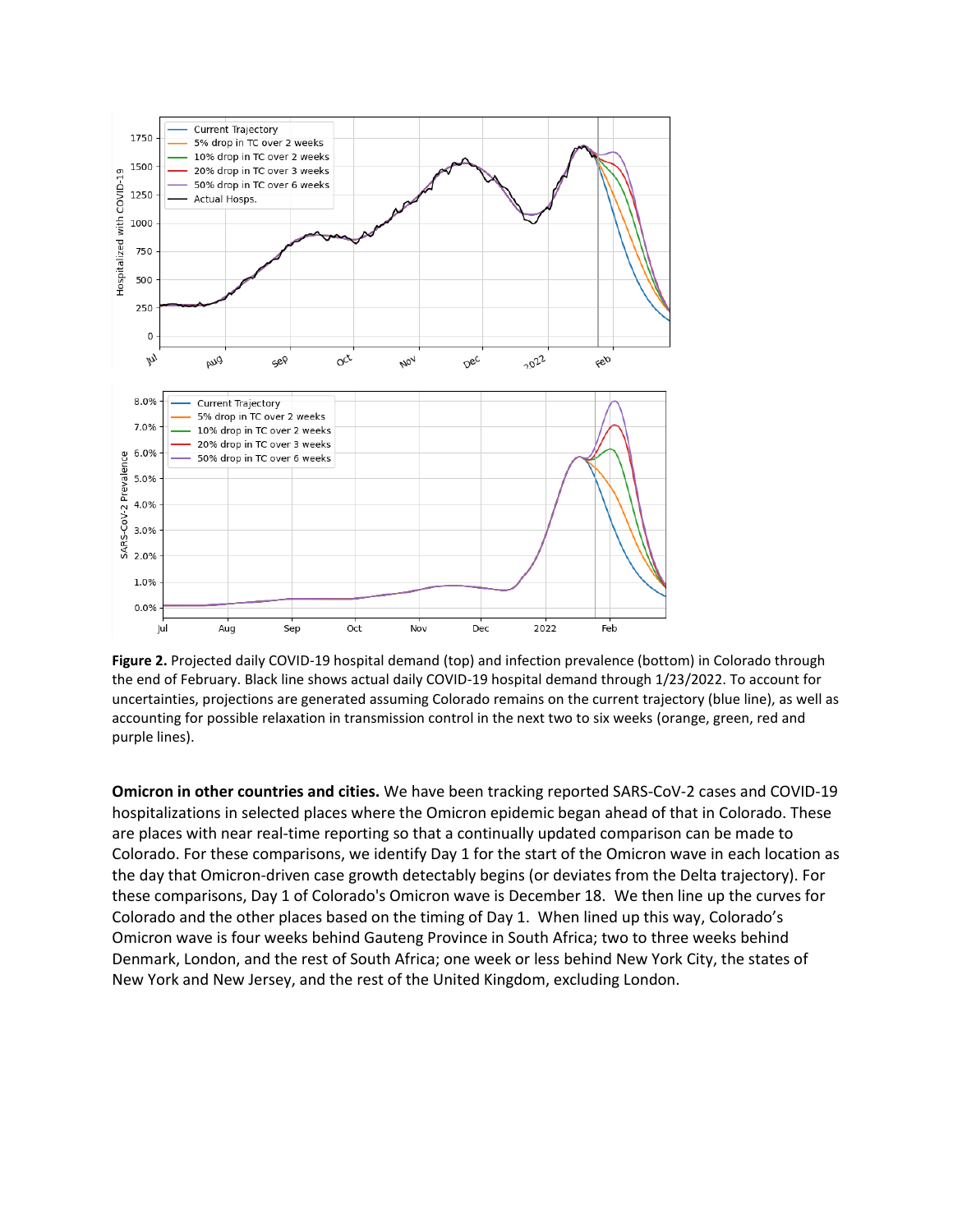



**Figure 3.** The daily number of patients hospitalized with COVID-19 in Colorado and select locations where the Omicron wave has proceeded Colorado's. Hospital demand is aligned by the day 1 of the Omicron epidemic in each region, which we define as the day that Omicron-driven case growth detectably begins (or, in regions where cases were previously rising, the day that case growth deviates from the Delta trajectory).

In most locations, reported cases levelled off between days 23 to 31 of the Omicron waves and COVID-19 hospitalizations levelled off starting approximately 1 week later, on days 30 to 33 (Figure 3). However, some places are still experiencing growth in hospital demand four or more weeks into their Omicron waves (Florida, day 37; Denmark, day 52).

**The pattern of decline in the weeks ahead.** The Colorado model and experience in other locations both indicate that COVID-19 hospital demand and SARS-CoV-2 infections will continue to decline over the next 5 weeks with confidence. In Colorado, reported cases began to decline on day 25 and COVID-19 hospitalizations began to decline on day 32. Our analyses suggest that downward trend should continue, however there is uncertainty with regard to the rate of decline in hospital demand. Our model and others project a relatively steep decline across the month of February. If Colorado were to follow the trajectory of COVID-19 hospital demand seen in New York City, the decline would parallel that projected by the model. If the decline in COVID-19 hospital demand in Colorado is comparable to that in London or Gauteng Province, it could take twice as long for our hospitalizations to decline compared to our model simulations. We expect greater certainty over the coming weeks.

### **Key message 3. Immunity to SARS-CoV-2 is high and rising. We estimate approximately 80% of the Colorado population will be immune by mid-February.**

The anticipated rapid decline in SARS-CoV-2 infections and COVID-19 hospital demand is due to the rapid growth of immunity in the Colorado population. Figure 4 displays the percentages of Coloradans immune to Omicron and non-Omicron SARS-CoV-2 strains over time. The figure includes the estimates for immunity due to vaccination alone and for overall immunity combining vaccination and naturally acquired immunity. **We estimate approximately 75% of the population is immune to Omicron infection and that immunity will rise to 80% by mid-February.**

Across 2021, vaccine-associated immunity rose as vaccines became widely available and then waned as infection and vaccine-acquired immunity weakened. Immunity began rising again in fall of 2021 due to a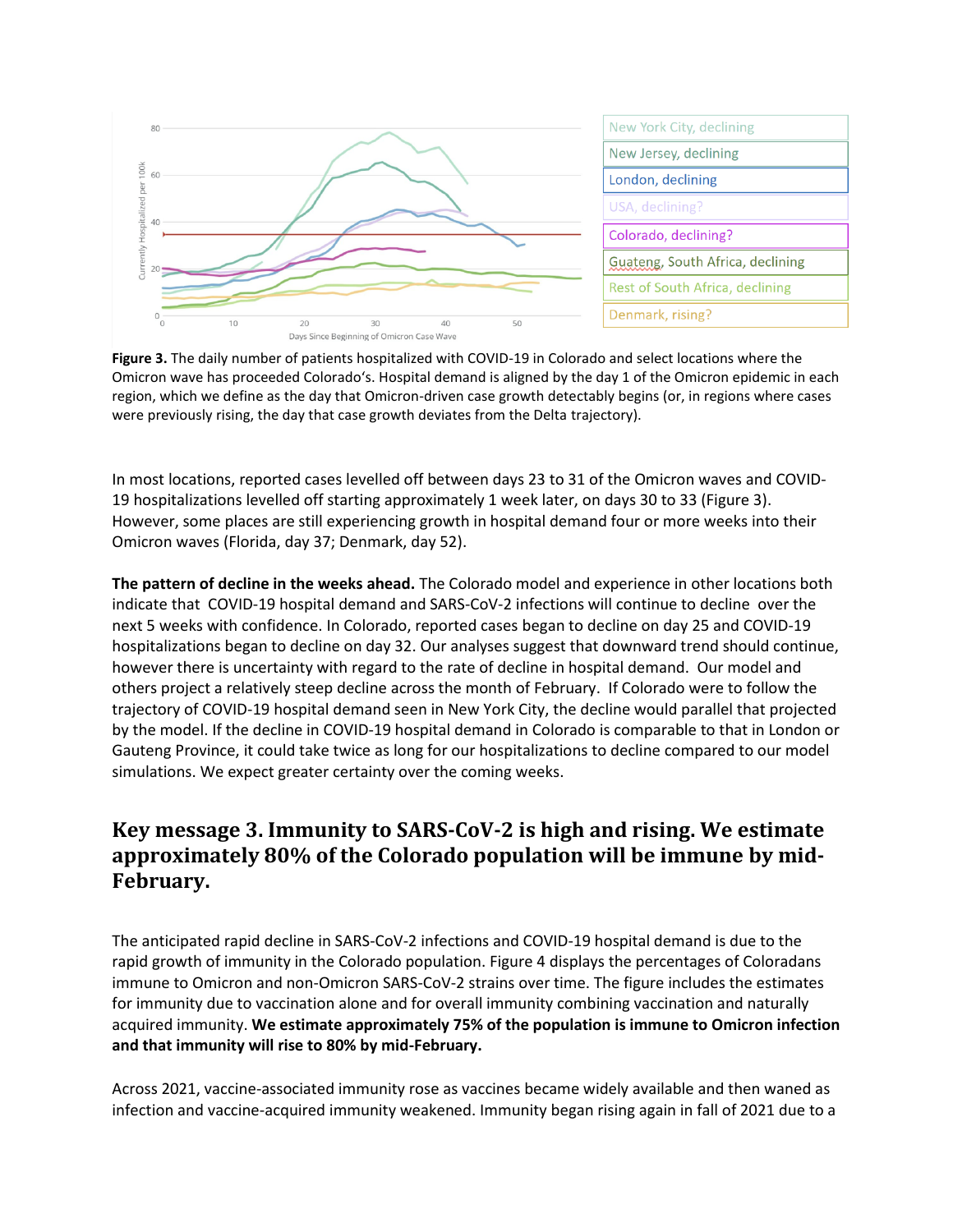combination of boosters and infections during the Delta wave. At the start of the Omicron wave in December 2021, immunity against Omicron was under 50% due to gaps in vaccination and booster uptake and Omicron's increased breakthrough potential. In the last six weeks, immunity against Omicron rose rapidly to about 75%, as almost half of the Colorado population was infected with Omicron. This high level of immunity is driving the current decline of the Omicron epidemic in Colorado and leads to anticipation of a relatively low rate of infection in the months leading to the summer.

Our estimates reflect estimated immunity to SARS-CoV-2 infection. While protection against infection has waned with the arrival of new variants, vaccines and boosters confer substantial protection against infection and continue to maintain high protection against severe disease (e.g., [UKHSA Technical Briefing,](https://assets.publishing.service.gov.uk/government/uploads/system/uploads/attachment_data/file/1044481/Technical-Briefing-31-Dec-2021-Omicron_severity_update.pdf) [Leon et al 2022 MMWR\)](https://www.cdc.gov/mmwr/volumes/71/wr/mm7104e1.htm). We therefore expect that protection against

COVID-19 hospitalization and death is greater than captured by our current immunity assumption.



**Figure 4.** The percent of the Colorado population estimated to be immune to Omicron infection and to prior variants. Blue lines show immunity due to both vaccination and infection. The yellow and orange lines show immunity due to vaccinations alone.

Estimates of immunity were generated using the Colorado COVID-19 model. These estimates reflect the latest scientific evidence that infection-acquired and vaccine-acquired immunity wanes over time. Estimated immunity against Omicron is lower than for prior variants, reflecting the immune escape of the Omicron variant.

### **Key message 4. Colorado should experience comparatively low rates of COVID-19 across the spring in the absence of a new variant.**

Hospitalizations and infections resulting from the Omicron variant will likely decline in Colorado in the weeks ahead, as described above. Due to vaccination and infection, immunity to Omicron is high and rising. By mid-February, approximately 80% of Coloradans will be immune to Omicron. In the months ahead, there is the potential for a lull in the pandemic that could reach into the summer. The prospects for the long-term hinge on maintaining immunity through vaccination and on the characteristics of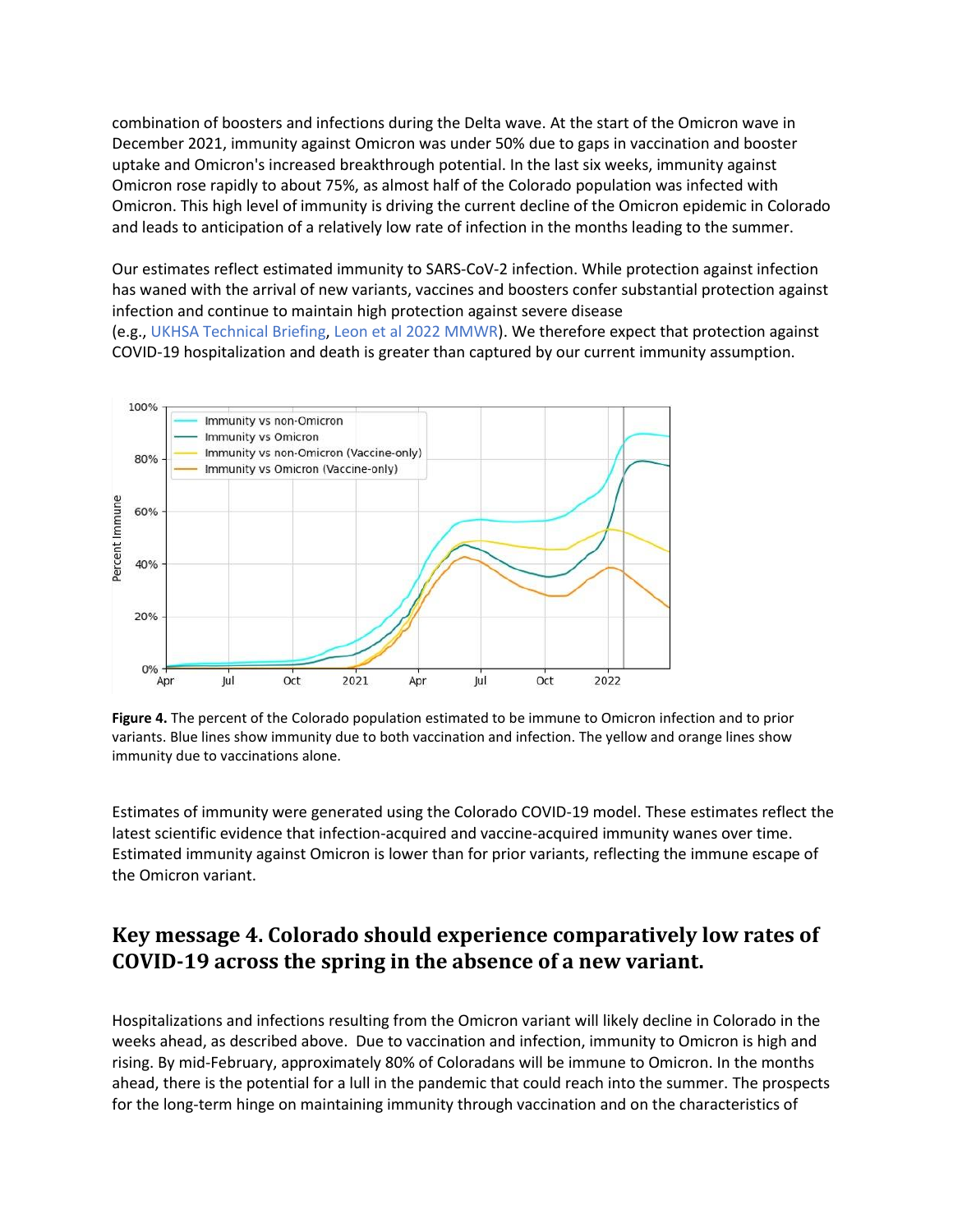future variant strains that may reach Colorado. **These coming months represent a window to prepare for the possibility of yet another COVID-19 wave driven by a variant.** 

This picture of a high rate of population immunity has led to suggestions that the COVID-19 pandemic could be ending and that an era is beginning in which COVID-19 is endemic, causing outbreaks but not society-disrupting epidemic waves. For example, [in a commentary in](https://www.thelancet.com/journals/lancet/article/PIIS0140-6736(22)00100-3/fulltext) *The Lancet*, Chris Murray, who directs the Institute for Health Metrics and Evaluation (IHME) gives away his prediction in its title: "Covid-19 will continue but the end of the pandemic is near." We agree that a lull lies ahead with the Omicron variant in Colorado but are quite uncertain as to how long it will last.

**Vaccinations.** Over the next few months, Colorado is likely to continue to have sporadic outbreaks of SARS-CoV-2, particularly among the unvaccinated who remain at risk for infection, hospitalization, and death. Data on vaccination in Colorado indicate that 29% of the total population is unvaccinated and that 28% of those who are booster eligible have not yet received a third dose. Looking across the state, there is a wide range in vaccination uptake (Figure 5). There is considerable evidence that booster doses provide robust protection against severe disease due to Omicron infection (e.g.[, UKHSA Technical](https://assets.publishing.service.gov.uk/government/uploads/system/uploads/attachment_data/file/1044481/Technical-Briefing-31-Dec-2021-Omicron_severity_update.pdf)  [Briefing 31\)](https://assets.publishing.service.gov.uk/government/uploads/system/uploads/attachment_data/file/1044481/Technical-Briefing-31-Dec-2021-Omicron_severity_update.pdf). Efforts to increase the uptake of primary vaccinations in the not-yet vaccinated and boosters among those eligible will provide protection against severe disease during the remainder of the Omicron wave and is likely to reduce severe disease and strain on hospitals during the next wave.



**Figure 5.** Vaccination status by region. Percent of the total population that is vaccinated and not yet booster eligible (teal), boosted (green), booster eligible (grey) and unvaccinated (yellow).

**Variants.** New variants have been the main cause of COVID surges. We do not know when the next variant will emerge or what characteristics it will have. Consequently, it is impossible to anticipate the course of the pandemic beyond the next several months and consequently the projections in this report do not capture the consequences of a new variant. A Delta resurgence between now and summer is unlikely, as [early evidence suggests](https://www.medrxiv.org/content/10.1101/2021.12.27.21268439v1) that having been infected with Omicron reduces susceptibility to Delta.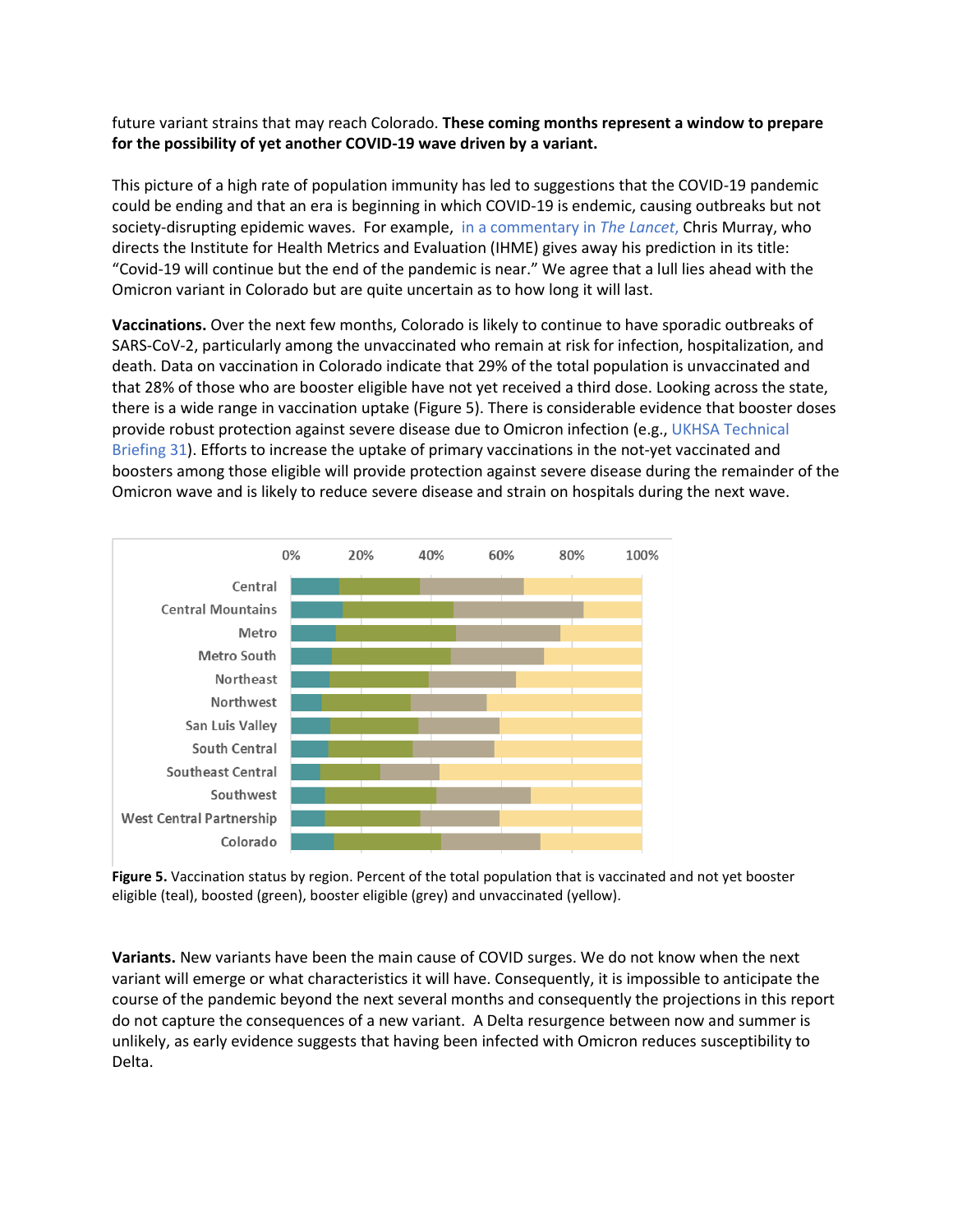**Issues we are watching.** Our understanding of SARS-CoV-2 is changing rapidly, and there are several key uncertainties that we will be watching in the months ahead. First, the possibility of an influenza pandemic remains although influenza cases have been limited to date. Influenza transmission may have been limited by the personal and governmental measures taken to limit the transmission of SARS-CoV-2. Early data suggest flu vaccination uptake has been lower nationwide in 2021-22 compared to last year [\(CDC\)](https://www.cdc.gov/flu/spotlights/2021-2022/early-vacc-coverage.htm). Second, there remains uncertainty regarding the duration of immunity due to vaccines with and without boosters and due to having been infected with SARS-CoV-2. It is clear that immunity due to prior infection and vaccination declines over time; however, protection against severe disease is more durable. It is not yet clear whether additional vaccine doses will be recommended in the future. Third, we do not yet fully understand the long-term health effects of COVID-19. Long COVID is thought to impact a subset of those infected. As the majority of Coloradans will likely have been infected by the end of the Omicron surge, there is a need to understand the coming disease burden from the syndrome of Long COVID. This is a topic that we will be addressing.

### **Conclusions**

In summary, for the short-term extending to the end of March, we anticipate a continued decline of the Omicron wave. Absent another variant that is highly transmissible and not well covered by the current profile of immunity, the lull in the pandemic could reach into the summer. These coming months represent a window to prepare for the possibility of yet another COVID-19 wave driven by a variant. Increasing access to testing, particularly rapid testing, will be of benefit. There is also an effort by the Federal and state government to enhance access to more effective N95 and KN95 respirators which can slow the spread of infections and increase preparedness for dealing with a new variant. The data on vaccination confirm the need to increase the rate of vaccination in Colorado, addressing both the unvaccinated and those who are eligible but have not received a third dose.